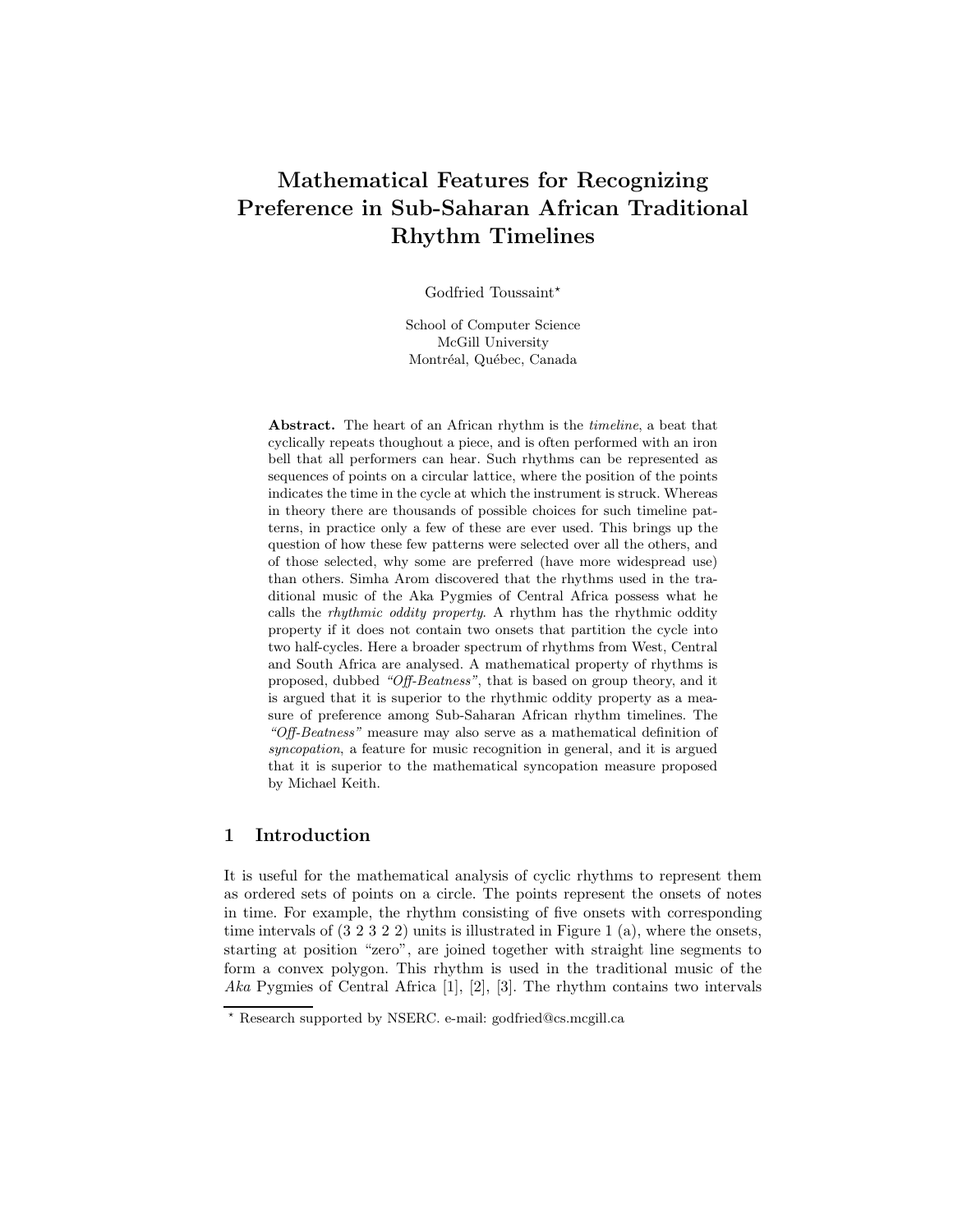

Fig. 1. (a) A rhythm used by the Aka Pygmies of Central Africa, (b) The Seguiriya rhythm used in the Flamenco music of Spain.

of length three and three intervals of length two. The interval lengths consisting of one, two, and three units are strongly favoured in the rhythm timelines of much of Sub-Saharan traditional music [7], [8], [9]. Given only this constraint, there are usually different ways of arranging the intervals while maintaining their cardinality fixed (cyclic permutations). For example, in the preceeding rhythm of Figure 1 (a) the two intervals of length three may be placed side by side as in Figure 1 (b). The resulting rhythm, with time intervals (interval vector) given by (2 2 3 3 2), is the Seguiriya metric pattern used in the Flamenco music of Andalucia in Southern Spain [4].

The question then arizes as to how the  $Aka$  Pygmies evolved to prefer the first of these two rhythms over the second. Simha Arom [1] discovered that the Aka Pygmies use rhythms that have the rhythmic-oddity property [2], [3]. A rhythm consisting of an even number of time units, has the rhythmic-oddity property if no two onsets partition the cycle (entire time span) into two sub-intervals of equal length. Such a partition will be called an equal bi-partition. Note that the rhythm of the Aka Pygmies in Figure 1 (a) has the rhythmic-oddity property, whereas the *Seguiriya* rhythm of Figure 1 (b) does not.

A note is in order to clarify what we mean when we write that one rhythm is "preferred" over another. This preference has not been established scientifically in a laboratory by experiments conducted by music perception psychologists. Rather, it is inferred from the existence and ubiquity of the rhythms observed in the field by ethnomusicologists [1]. It is assumed for example that rhythms that are played, are preferred over those that are not.

Before proceeding it is useful to define some terminology. A necklace token is a circular chain of n elements of m different colors. Two n-element necklace tokens are considered to be one and the same necklace if one token can be rotated so that there is a one-to-one correspondence between the colors of their elements. However, a necklace token may not be turned over to find such a correspondence [6]. A Lyndon word is a non-periodic necklace [6].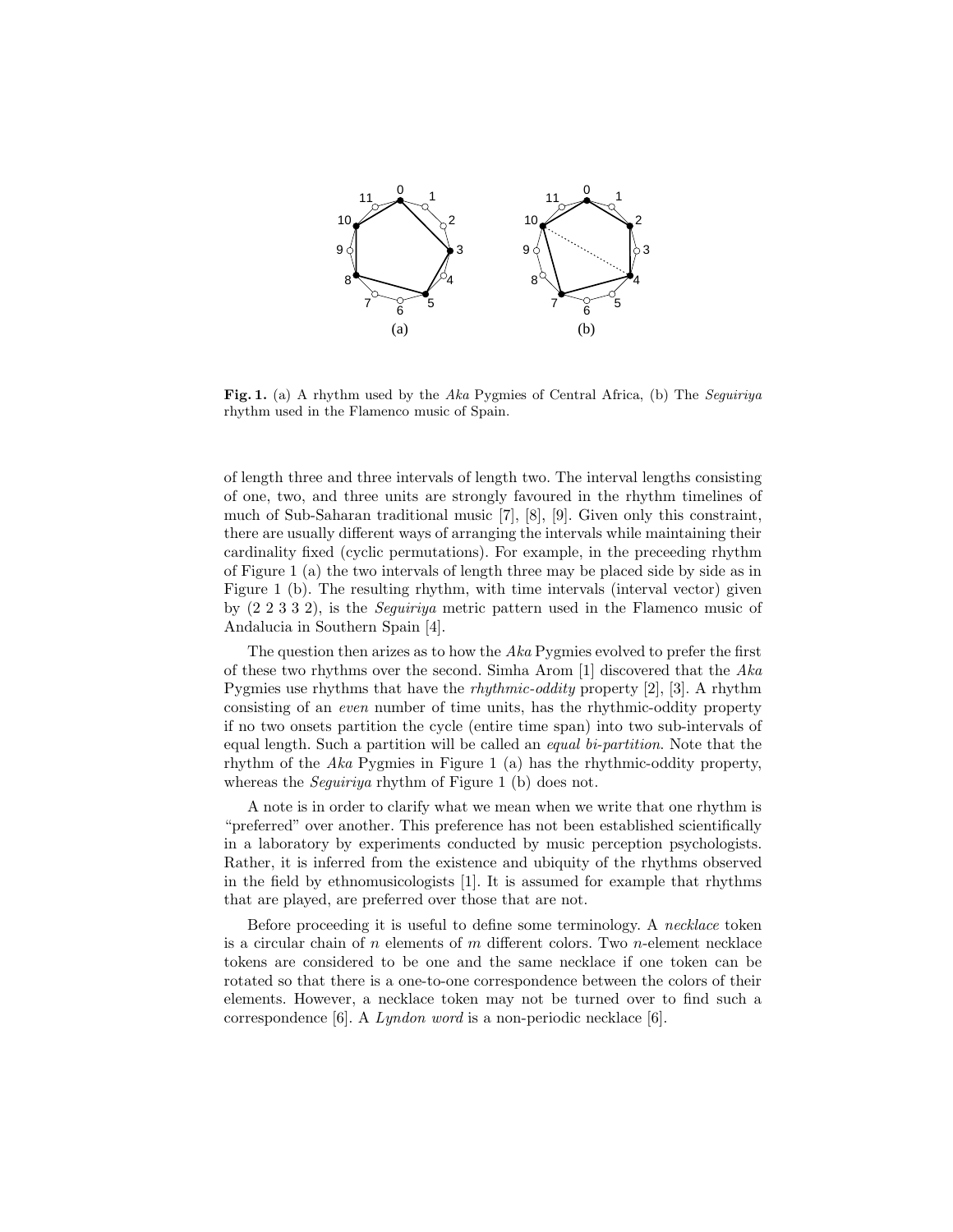

Fig. 2. The *Mokongo* rhythm used by the Aka Pygmies.

The two rhythms depicted in Figure 1 with interval vectors (3 2 3 2 2) and (2 2 3 3 2) can be viewed as necklaces, where the intervals of the rhythms correspond to the elements of the necklaces and the two different lengths (2 and 3 units) of the intervals correspond to the two colors of the elements. In other words, both rhythms are distinct 5-element necklaces of two different colors with the additional constraint that the color of the 3-unit intervals is used exactly twice. This additional constraint is called *fixed density*. It is an interesting computational problem to generate efficiently all necklaces and Lyndon words under these constraints  $[10]$ . It follows from Pólya's Theorem  $[6]$ , and the reader may easily verify, that the two rhythms of Figure 1 are the only necklaces possible composed of five elements of two colors with exactly two elements of one color. Both rhythms are also Lyndon words (non-periodic).

The Aka Pygmies also play two other rhythm timelines that use intervals of length two and three units in a time span of 24 units  $[1], [2], [3]$ . The first is the pattern  $(3\ 2\ 2\ 2\ 2\ 3\ 2\ 2\ 2\ 2)$  containing two intervals of length three and nine intervals of length two. There are five distinct necklaces of eleven elements of two colors with exactly two elements of one color. Using interval vector notation the five necklaces are:  $(3\ 3\ 2\ 2\ 2\ 2\ 2\ 2\ 2\ 2), (3\ 2\ 3\ 2\ 2\ 2\ 2\ 2\ 2\ 2\ 2),$ (3 2 2 3 2 2 2 2 2 2 2), (3 2 2 2 3 2 2 2 2 2 2), (3 2 2 2 2 3 2 2 2 2 2). Only the last one of these, selected by the Aka Pygmies, has the rhythmic oddity property, and none of the other four patterns are used by the Aka Pygmies.

The second 24-unit pattern used by the Aka Pygmies is  $(3\ 3\ 3\ 2\ 3\ 3\ 2\ 3\ 2)$ which contains six intervals of length three and three intervals of length two. This rhythm depicted in Figure 2 is called the Mokongo, and also has the rhythmic oddity property.

One might hypothesise that the rhythmic-oddity property is a good measure of preference used as a selection criterion (perhaps unconciously) for the adoption of rhythms by the peoples of Central Africa in general, and the Aka Pygmies in particular. One might even hope that this property could predict rhythm preference in other parts of Africa. However, for these purposes the rhythmicoddity property has some limitations.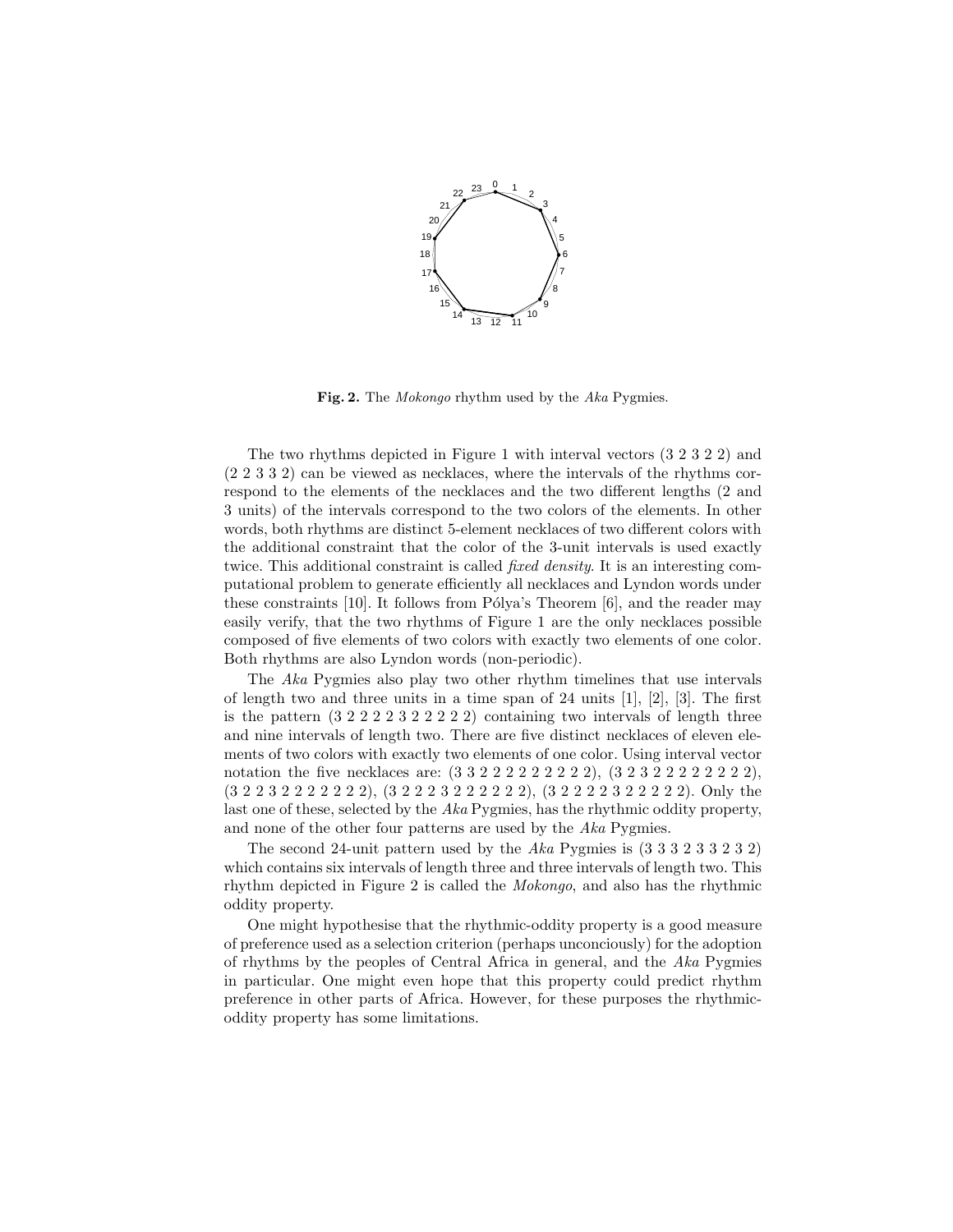Consider for example the ten fundamental West (and South) African bell timelines composed of seven onsets in a time span of twelve units, with five intervals of length two and two intervals of length one (see [12] for more details). The ten rhythms and their interval vectors are as follows:  $Soli = (2\ 2\ 2\ 2\ 1\ 2\ 1),$  $Tambu' = (2 \ 2 \ 2 \ 1 \ 2 \ 2 \ 1),$  Bembé =  $(2 \ 2 \ 1 \ 2 \ 2 \ 2 \ 1),$  Bembé- $2 = (1 \ 2 \ 2 \ 1 \ 2 \ 2 \ 2),$  $Yoruba = (2 \ 2 \ 1 \ 2 \ 2 \ 1 \ 2),$   $Tonada = (2 \ 1 \ 2 \ 1 \ 2 \ 2),$   $Asaadua = (2 \ 2 \ 2 \ 1 \ 2 \ 1 \ 2),$  $Sorsonet = (1 1 2 2 2 2 2), Bemba = (2 1 2 2 2 1 2), Ashanti = (2 1 2 2 1 2 2).$ All ten rhythms are obtained by suitable rotations of one of three necklaces as pictured in Figure 3. None of these ten rhythms, nor any of the other eleven that are not used but belong to the same three generating necklaces, has the rhythmic-oddity property. Furthermore, among the group of ten that are used, some are more widespread than others, but the rhythmic oddity property does not offer an explanation for this preference.

Turning to the Mokongo rhythm of the Aka Pygmies, there are ten distinct necklaces of nine elements of two colors with exactly six elements of one color. Using interval vector notation the ten necklaces are:

(3 3 3 3 3 3 2 2 2), (3 3 3 3 3 2 3 2 2), (3 3 3 3 3 2 2 3 2), (3 3 3 3 2 3 3 2 2), (3 3 3 3 2 3 2 3 2), (3 3 3 3 2 2 3 3 2), (3 3 3 2 3 3 3 2 2), (3 3 3 2 3 3 2 3 2), (3 3 3 2 3 2 3 3 2), (3 3 2 3 3 2 3 3 2).

The last of these is periodic and therefore not of interest in this context. Of the nine distinct Lyndon words remaining, the last three have the rhythmic oddity property. Therefore the rhythmic-oddity property fails to explain how the Mokongo pattern is favored over the other two.

Here a broader spectrum of rhythm timelines from West, Central, and South Africa are considered. A mathematical property of rhythms is proposed, dubbed "off-beatness", based on group generators, and it is argued that it is superior to the rhythmic-oddity property as a measure of preference in Sub-Saharan African rhythm. First we take a small detour to describe a generalization of the rhythmic oddity property that widens its applicability.

## 2 A Generalization of the Rhythmic Oddity Property

Simha Arom [1] defines the rhythmic oddity property in a strictly binary mode, i.e., a rhythm either has or does not have the rhythmic oddity property. This concept may be generalized by defining a multi-valued variable that measures the amount of rhythmic oddity a rhythm possesses. This variable (*rhythmic oddity*) is defined as the number of equal bi-partitions that a rhythm admits. The fewer equal bi-partitions a rhythm admits, the more rhythmic oddity it possesses. As in [1], this property makes sense only for time spans of even length. Figure 3 shows the three necklace patterns that generate the ten West and South African bell timelines, with all the bi-partitions (in dotted lines) contained in each. The necklaces are labelled with the name of the most representative of its rhythms. We see that the rhythms belonging to the *Sorsonet* necklace contain three equal bi-partitions, the rhythms belonging to the *Tonada* necklace contain two equal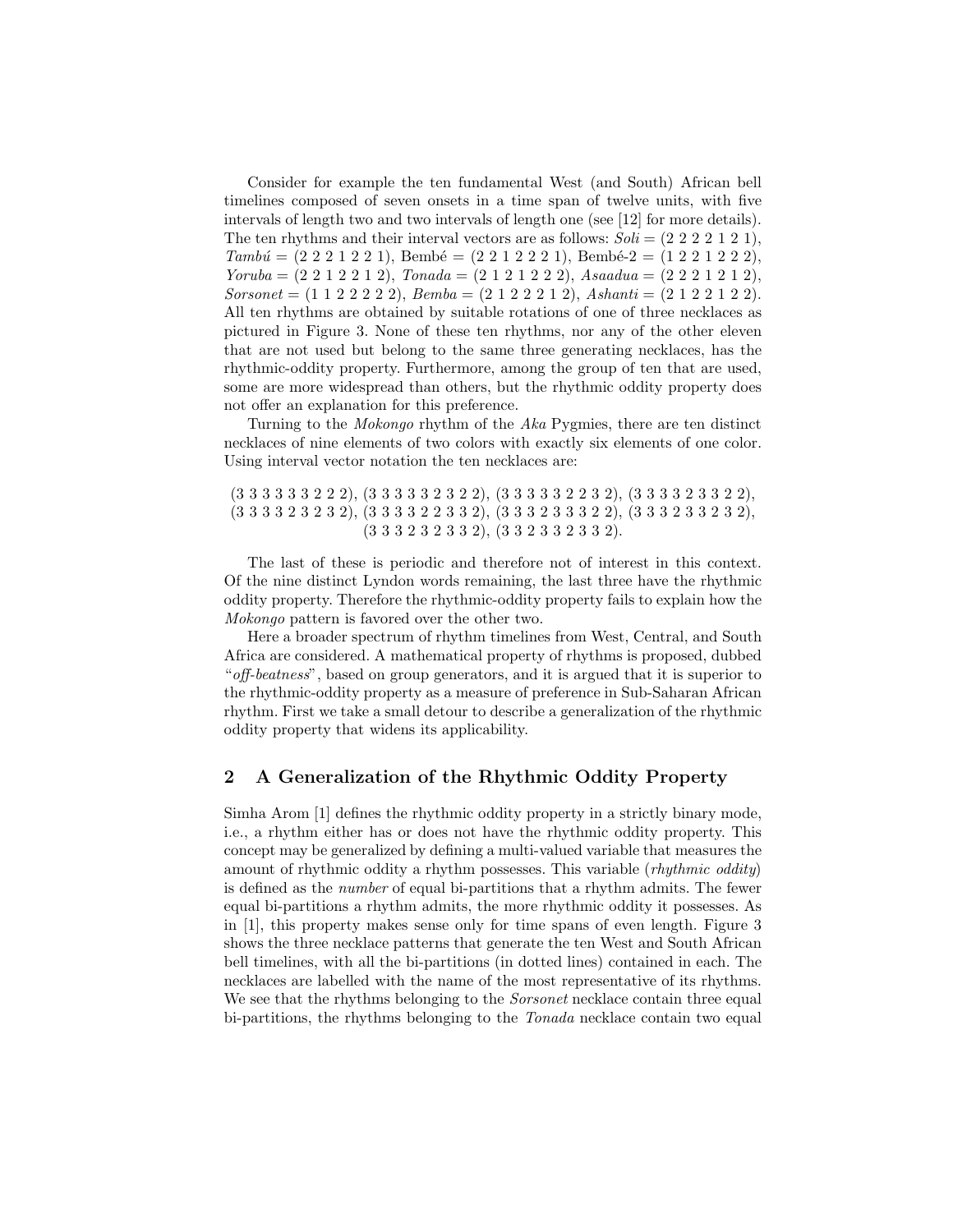bi-partitions and the rhythms belonging to the  $Bemb\acute{e}$  necklace contain one such bi-partition.

The Sorsonet necklace is the least preferred of the three, yielding only two rhythms used in traditional music [12], the Sorsonet rhythm (1 1 2 2 2 2 2) used in West Africa and the Persian kitaab al-adwaar rhythm given by (2 2 2 2 1 1 2). The Tonada necklace is encountered more frequently, yielding two West African rhythms, the  $Tonada = (2 1 2 1 2 2 2)$  and the  $Asaadua = (2 2 2 1 2 1 2)$ , and one Persian rhythm, the  $Al\text{-}ramal = (2\ 2\ 2\ 2\ 1\ 2\ 1)$ . The Bembé necklace is clearly preferred over the other two necklaces. All seven rhythms obtained by starting the cycle at every one of its seven onsets are heavily used [8], [9]. The six listed in the preceeding section are used predominantly in West African, South African, and Afro-American traditional music [7], [12]. The seventh rhythm, given by  $(1\ 2\ 2\ 2\ 1\ 2\ 2)$ , is a *Bondo* rhythm used in Central Africa [1].

It is evident then that among this family of rhythms there is a marked preference for those that admit as few as possible equal bi-partitions, and thus a high degree of rhythmic oddity. Nevertheless, although this measure performs better than the rhythmic oddity property, it still has limitations. Among the seven rhythms determined by the  $Bemb\acute{e}$  necklace some are more popular than others. In fact, one of these, the  $Bemb\acute{e} = (2\ 2\ 1\ 2\ 2\ 2\ 1)$  is by far the most preferred of the seven, and is considered to be the African signature bell-pattern. The master drummer Desmond K. Tai has called it the Standard Pattern [5]. Afro-Cuban music has escorted it across the planet, and it is used frequently on the ride cymbal in jazz. Since all seven rhythms belonging to this necklace have exactly one equal bi-partition, even the multi-valued rhythmic-oddity measure does not discriminate among them, and thus does not favor the Bembé rhythm over the other six.



Fig. 3. The three necklaces comprising the ten 12/8 time bell patterns.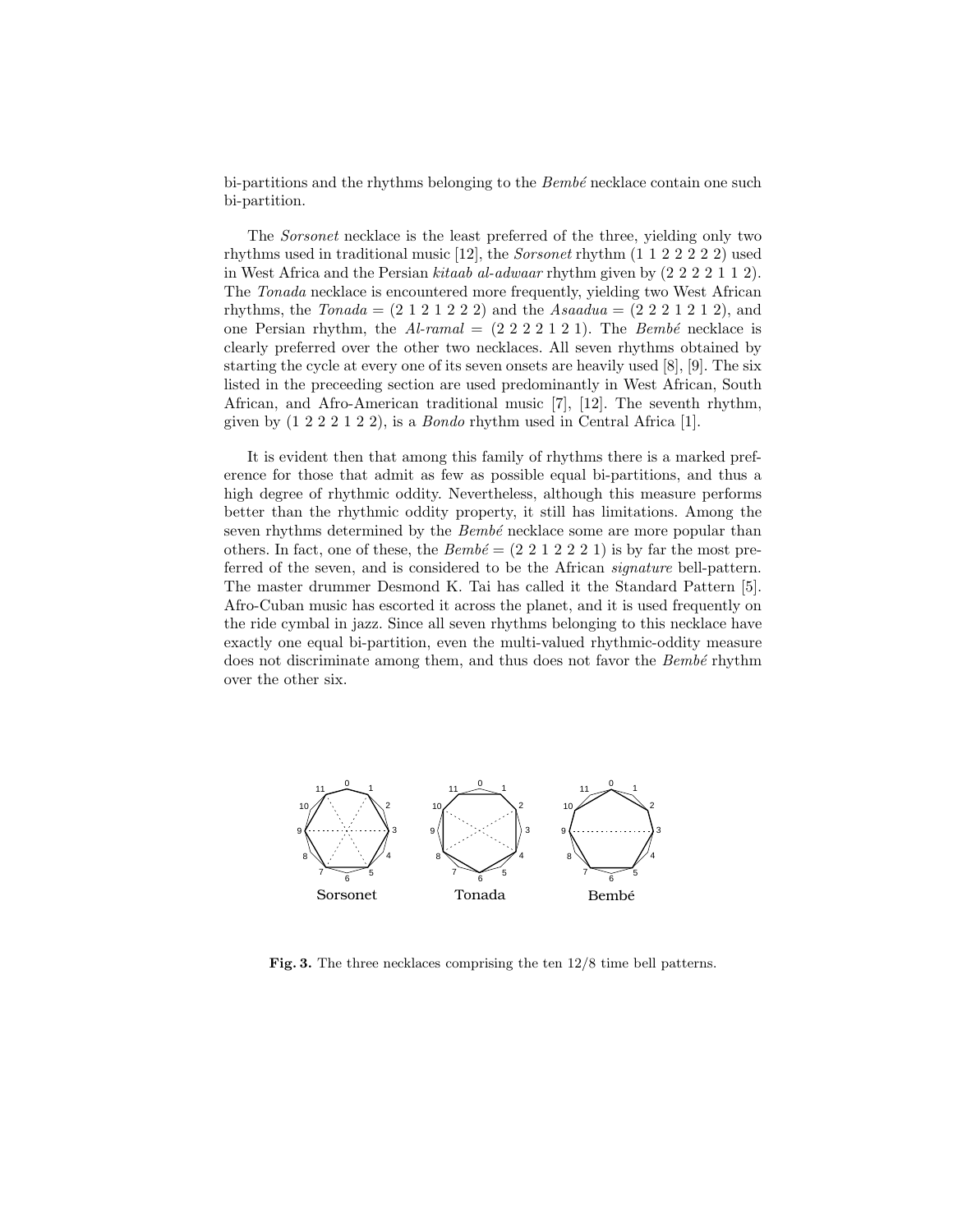#### 3 The Off-Beatness Measure

Consider first the rhythms defined in a 12-unit time span. A twelve-unit interval may be evenly divided (with no remainders) by *four* numbers greater than one and less than twelve. These are the numbers six, four, three and two. Dividing the twelve unit circle by these numbers yields a bi-angle, triangle, square, and hexagon, respectively, as depicted in Figure 4. African music usually incorporates a drum or other percussion instrument on which at least one or portions of these patterns are played. Sometimes the music is accompanied by hand-clapping rhythms that use some or all of these patterns. For example, the Neporo funeral piece of Northwestern Ghana uses the triangle, square, and hexagon clapping patterns [13] shown in Figure 4. In any case the rhythm has a steady fundamental beat which we may associate with position "zero" in the cycle. In polyrhythmic music these four sub-patterns form the possible underlying pulses (sub-beats). Two of the patterns (bi-angle and square) are binary pulses and two (triangle and hexagon) ternary pulses. Therefore notes played in other positions are offbeat in a strong polyrhythmic sense. There are four positions not used by these four pulse patterns. They are positions 1, 5, 7, and 11. Onsets at these positions will be called *off-beat* onsets. A rhythm that contains at least one off-beat onset will be said to contain the *off-beatness* property. A measure of the *off-beatness* of a rhythm is therefore the number of off-beat onsets that it contains.



Fig. 4. The four positions not obtainable when dividing 12 by 6, 4, 3 or 2.

These off-beat positions (1, 5, 7, and 11) also have a group-theoretic interpretation. The twelve positions of the possible notes in the cycle form the cyclic group of order 12 denoted by  $C_{12}$ . The four off-beat position values correspond to the sizes of the intervals that have the property that if one traverses the cycle starting at, say "zero" in a clockwise direction in jumps equal to the size of one of these intervals, then one eventually returns to the starting point after having visited all twelve positions. Conversely, if the lengths of the jumps are taken from the complementary set  $(2, 3, 4, 6, 8, 9, 10)$  then the start point will be reached without having visited all twelve positions in the cycle. For this reason the elements  $(1, 5, 7, \text{ and } 11)$  are called the *generators* of the group  $C_{12}$ .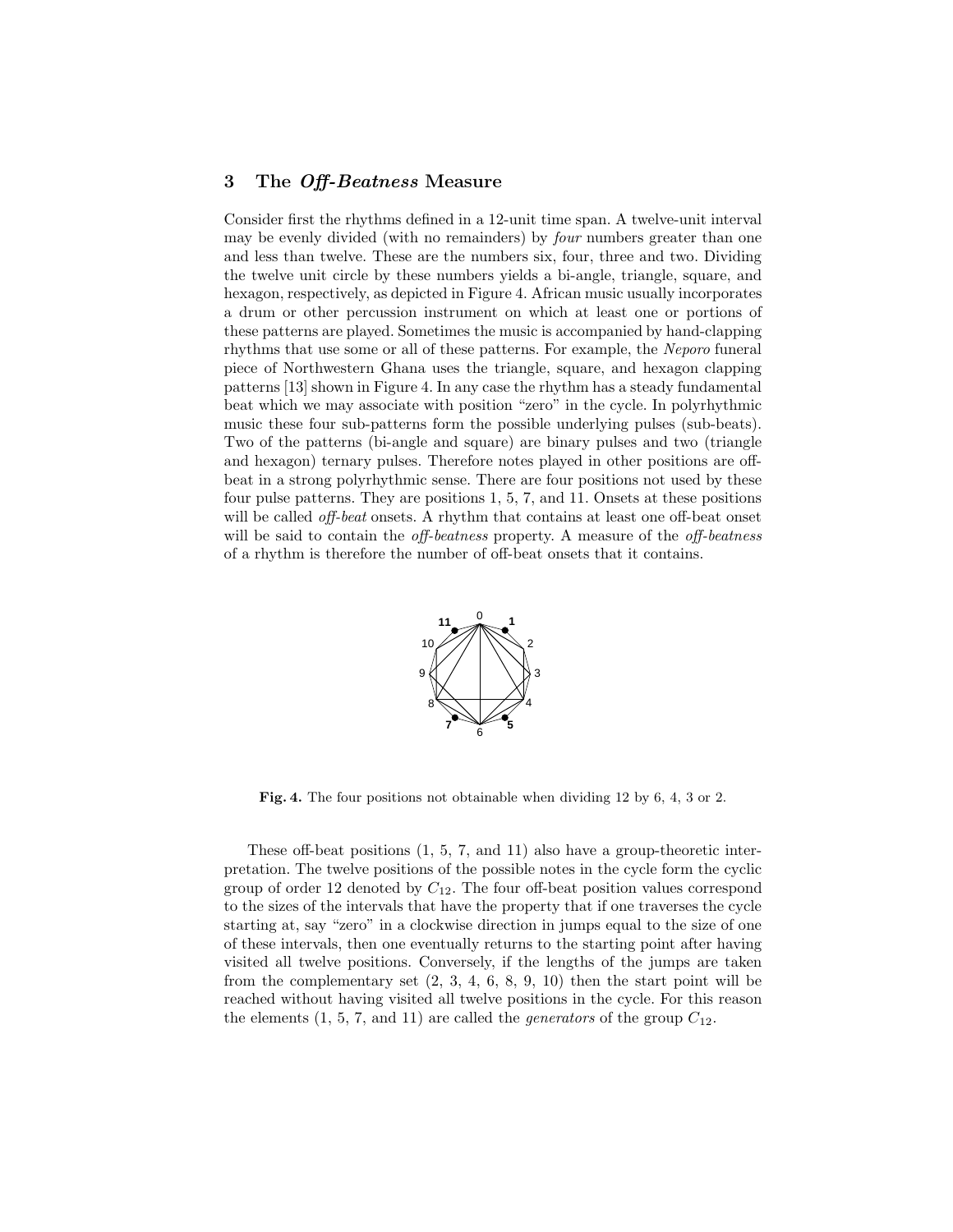Returning to the ten West-African bell patterns in 12/8 time discussed in the preceeding, recall that the  $Bemb\acute{e}$  rhythm is the most frequently used of these patterns. Among these ten rhythms, the highest value of off-beatness is three and only the  $Bemb\acute{e}$  realizes this value.

Since every cyclic group  $C_n$  has a set of generators, the off-beatness measure described in the preceeding generalizes to rhythms defined on n-unit time spans for other values of n. Although the measure works best for even values of n, it also has some applicability for odd  $n$ . On the other hand, if  $n$  is some prime number p then every number from 1 to  $p-1$  is relatively prime to p. In such a case the measure is useless since all the onset positions from 1 to  $p-1$  would be off-beatness notes under the present definition of off-beatness. For rhythms that have a 24-unit time span the eight off-beatness onsets are determined by the generators of  $C_{24}$ , namely,  $(1, 5, 7, 11, 13, 17, 19, 23)$ .

The ten necklaces of nine elements of two colors with density six, of which the Mokongo rhythm of the Aka Pygmies is a member, are listed in Figure 5 along with the number of equal bi-partitions admitted by each. Also included (in the last column) are the off-beatness values of the rhythms in their canonical rotational positions. Of the four rhythms that have the rhythmic oddity property (zero bi-partitions) there are three Lyndon words of interest (shown shaded). Rhythms 7 and 9 have off-beatness values of two, whereas rhythm 8, the Mokongo has a value of three. Hence the off-beatness measure offers an explanation for selecting the *Mokongo* rhythm over the other two rhythms, both of which have the rhythmic oddity property.

| No. | Necklace  | Bi-Partitions  | Off-Beatness   |
|-----|-----------|----------------|----------------|
| 1   | 333333222 | 3              |                |
| 2   | 333332322 | 2              |                |
| 3   | 333332232 | $\overline{c}$ | 2              |
| 4   | 333323322 |                |                |
| 5   | 333323232 |                | $\overline{c}$ |
| 6   | 333322332 |                |                |
| 7   | 333233322 | 0              | 2              |
| 8   | 333233232 |                | 3              |
| 9   | 333232332 | $\Omega$       | $\overline{c}$ |
|     | 332332332 |                | 2              |

Fig. 5. The ten necklaces of nine elements of two colors with density six.

The number of bi-partitions a rhythm possesses is invariant to cyclic rotations of the rhythm. In other words this property has the same value for a necklace as it does for all the rhythms it generates. By contrast, the off-beatness measure clearly does not have this property. However, there are several ways to obtain an off-beatness measure that is invariant under rotations. One natural method is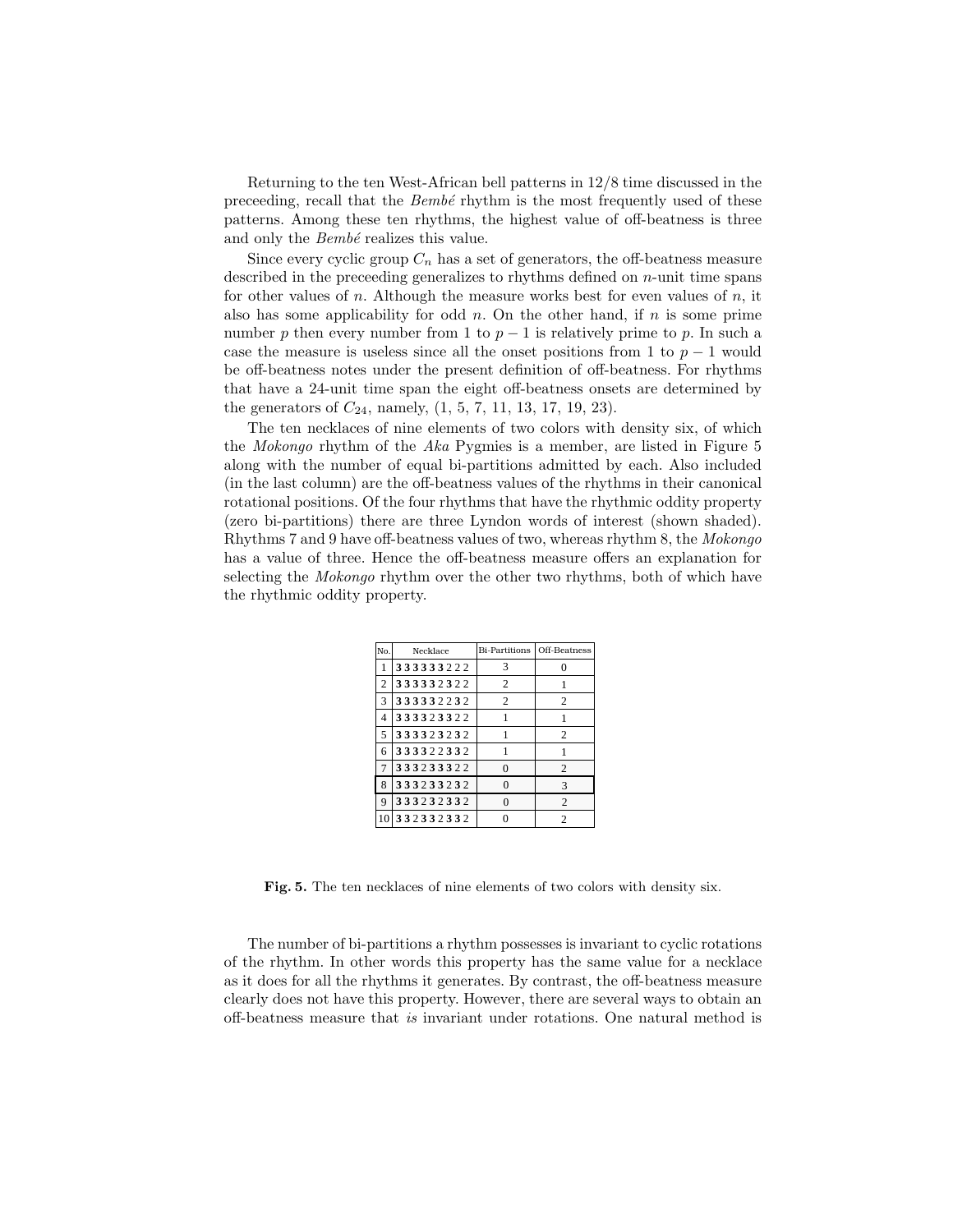to simply add the off-beatness values over all its onsets used as starting points. This yields an off-beatness value averaged over all starting points. If this is done for the Lyndon words with zero bi-partitions in Figure 5, the Mokongo necklace is still the winner with a score of 27. Necklace No. 9 comes second with a score of 26 and Necklace No. 7 is third with a score of 24.

Another (*worst-case*) rotation-invariant measure of off-beatness, counts the number of onsets that yield the minimum off-beatness value when these onsets are used as starting points in the rhythm. The smaller such a number is, the greater is the guarantee that any starting point of the necklace will yield a rhythm with high off-beatness value. If this number is calculated for necklaces 7, 8, and 9 in Figure 5, the Mokongo necklace is again the winner. The Mokongo necklace (no. 8 in the figure) has one starting onset that yields the minimum off-beatness value of two. Necklace No. 9 comes second with two starting onsets, and necklace No. 7 is third with four such onsets.

### 4 Off-Beatness as a Measure of Syncopation

The off-beatness measure may also serve as a precisely defined mathematical measure of syncopation. According to Michael Keith [6], "although syncopation in music is relatively easy to perceive, it is more than a little difficult to define precisely." Indeed, most definitions have in common that syncopation involves accenting an onset that is not normally accented, which begs for a definition of normal. Keith [6] proposed a mathematical measure of syncopation based on three types of events (notes) he calls hesitation, anticipation, and syncopation, where syncopation is the combination of hesitation and anticipation. To these events he gives the weights 1, 2, and 3, respectively. An anticipation occurs if the start of the note is "off the beat", whereas a hesitation occurs if the end of the note is "off the beat". What remains to be defined precisely is the notion of "off the beat". Unfortunately Keith defines "off the beat" only for meters with time spans equal to a power of 2 and a partition consisting of all 2's. His definition is as follows:

Let  $\delta$  be the duration of the event (note) as a multiple of  $1/2^d$  beats, and let S be the start time of the event (with time positions numbered starting with 0), expressed in the same units. Furthermore, let  $D = \delta$  rounded down to the nearest power of 2. Then the start of the event is defined to be "off the beat" if S is not a multiple of D, and the end of the event is defined to be "off the beat" if  $(S + \delta)$  is not a multiple of D. The syncopation value for the i–th event (note) in the rhythmic pattern, denoted by  $s_i$  is defined as:  $s_i = (2 \text{ if } start_i \text{ is})$ off the beat)  $+$  (1 if end<sub>i</sub> is off the beat) Finally, the measure of syncopation of a rhythmic pattern is the sum of the syncopation values  $s_i$  summed over all i.

It is interesting to compare the syncopation measure of Keith with the offbeatness measure proposed here. Since Keith's definition holds only for time spans of units equal to powers of 2, we cannot compare it to the off-beatness measure using the rhythms of the Aka Pygmies discussed in the preceeding, since they have time spans of 12 and 24 units. However, we may perform the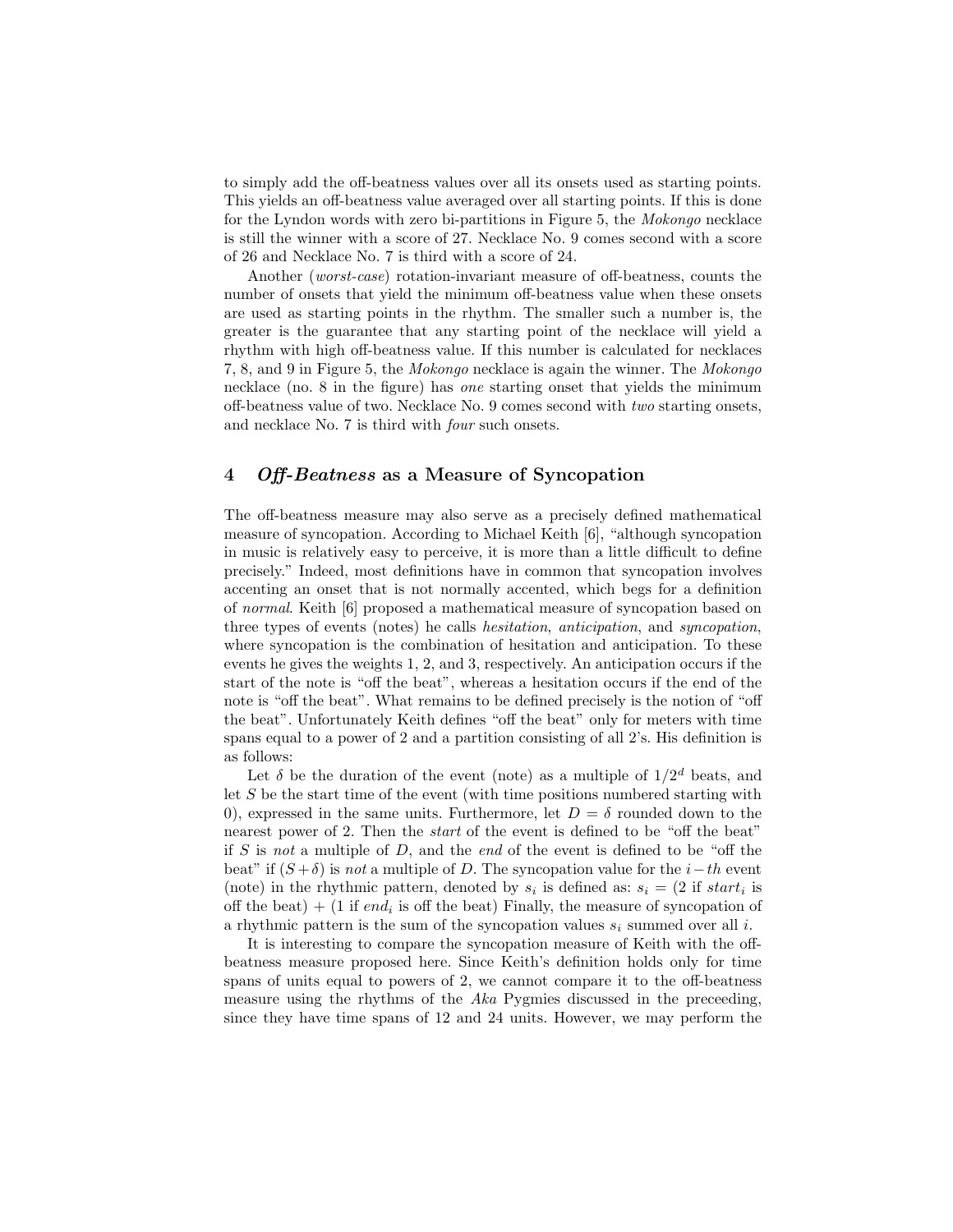comparison using the  $4/4$  time clave patterns studied in [11] which have time spans of 16 units. The six fundamental timelines are:

> $[x \dots x \dots x \dots x \dots x \dots]$  -  $\mathit{Shiko}$  $[x \dots x \dots x \dots x \dots x]$  - Son  $[x \dots x \dots x \dots x \dots x \dots]$  -  $Rumba$  $[x \dots x \dots x \dots x x \dots]$  - Soukous  $[x \dots x \dots x \dots x \dots x \dots]$  -  $Bossa-Nova$  $[x \dots x \dots x \dots x \dots x]$  -  $Gahu$

It is also interesting to compare these Afro-American timelines with one of the most popular ostinatos used in classical music given by:

 $[x x x x x x x x x x x ]$  -  $classical$  ostinato

|            | Syncopation    | Off-beatness   |
|------------|----------------|----------------|
| Classical  | 0              | Ω              |
| Shiko      |                | 0              |
| Son        | $\overline{2}$ |                |
| Rumba      | 2              | $\overline{2}$ |
| Soukous    | 3              | 2              |
| Bossa-Nova | 3              | 2              |
| Gahu       | 3              |                |

Fig. 6. A comparison of the syncopation and off-beatness measures.

The values of Syncopation and off-beatness for these seven rhythmic patterns are shown in Figure 6. The syncopation measure makes global sense on these seven rhythms but is rather coarse and yields several questionable judgements. In contrast, the off-beatness measure shows remarkable agreement with human perception of syncopation. There is no doubt that the classical ostinato and Shiko patterns are less syncopated than the Son, Rumba, and Soukous patterns. There is also no doubt that the Bossa-Nova is more syncopated than all of these. Both measures support these conclusions. However, the Rumba is clearly more syncopated than the *Son*, something the off-beatness measure bears out but the syncopation measure does not. It is difficult to decide which of Soukous or Rumba is the more syncopated of the two. The off-beatness measure reflects this difficulty whereas the syncopation measure judges the Soukous as being more syncopated. The Bossa-Nova feels more syncopated than the Gahu, something the off-beatness measure also bears out but the syncopation measure does not. There appears to be only one point in favor of the syncopation measure. The Shiko is more syncopated than the classical ostinato. Here the syncopation measure agrees more with human perception than does the off-beatness measure.